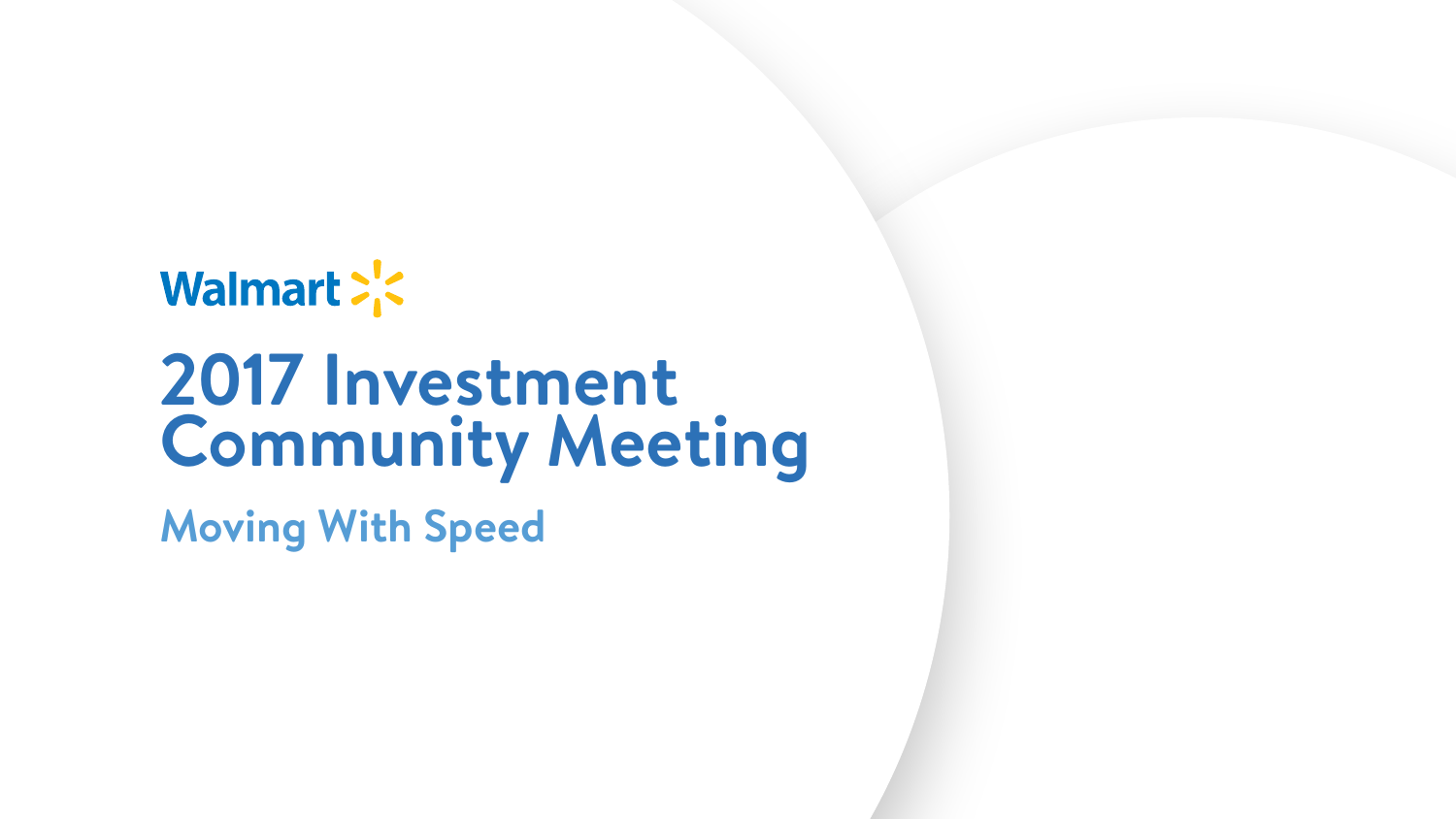# **Steve Schmitt**

### **Walmart Investor Relations**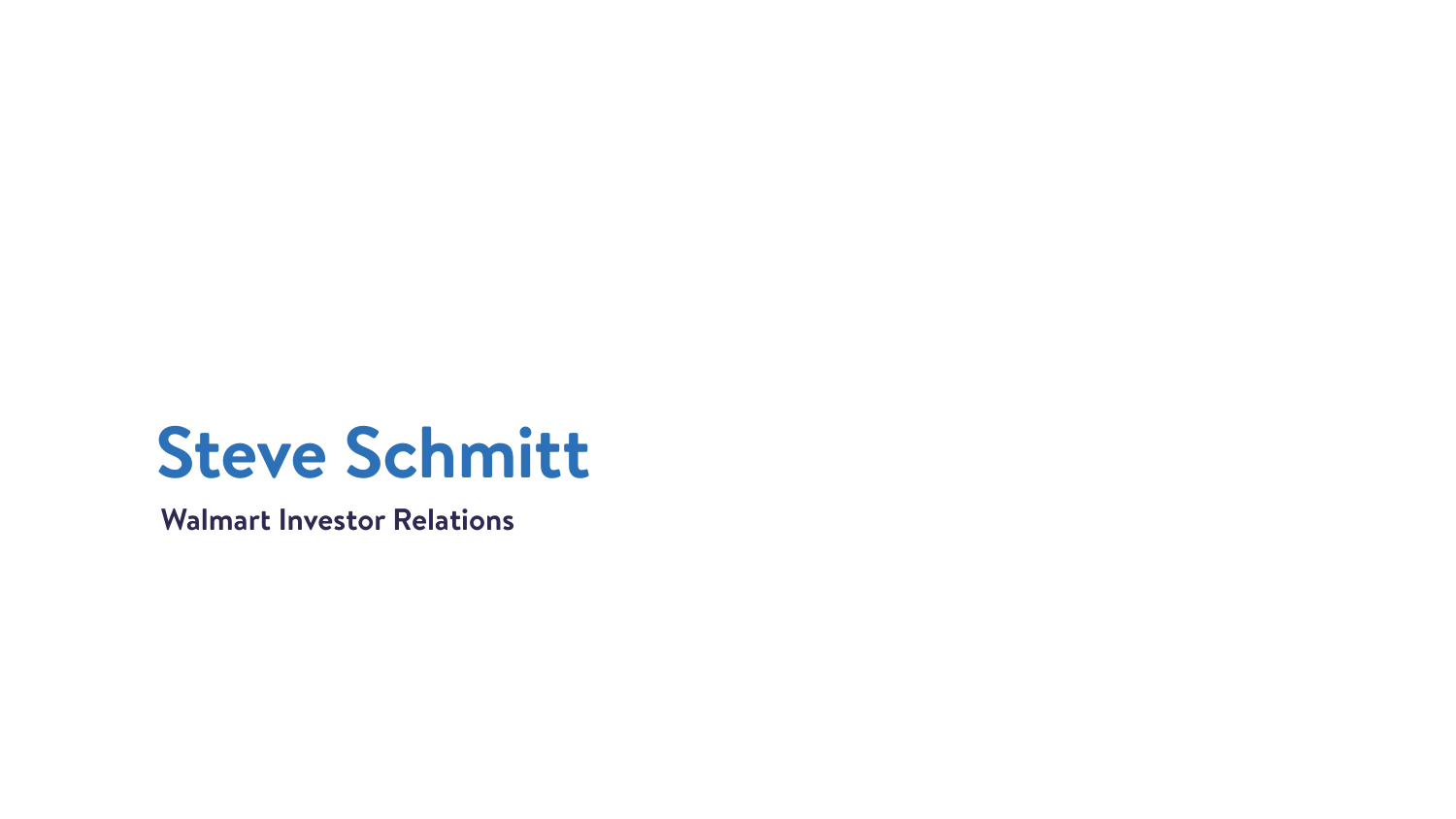## **A word for our investors**

Information from today's meeting will be available on our website at **stock.walmart.com**



**Walmart:**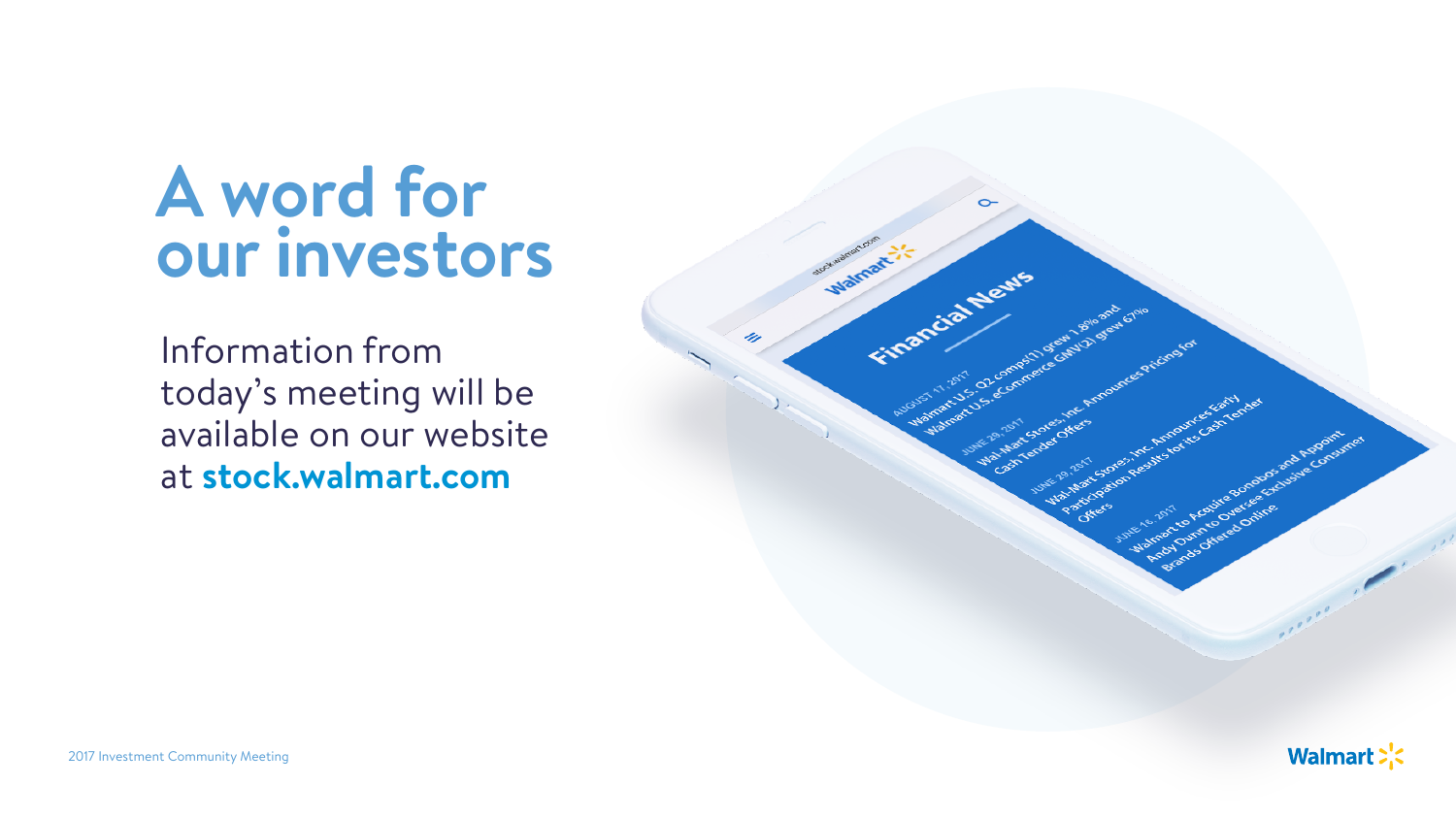The presentations at this meeting will include forward-looking statements intended to enjoy the safe harbor protection of the Private Securities Litigation Reform Act of 1995, as amended. These forwardlooking statements can be identified by their use of words or phrases such as "anticipate," "expect," forecast," "plan," "projected," "will be," or similar words or phrases. Statements of our guidance, projections, estimates, expectations, plans and objectives for the remainder of FY 18 and for subsequent fiscal years in the presentations are forward-looking statements. Our actual results might differ materially from those expressed in or implied by any of these forward-looking statements as a result of changes in facts, assumptions not being realized or other circumstances or as a result of risks, uncertainties and other factors, including: economic, geo-political, capital markets and business conditions, trends and events around the world and in the markets in which we operate; currency exchange rate fluctuations; changes in market rates of interest; changes in market levels of wages; changes in the size of various markets, including eCommerce markets; unemployment levels; inflation or deflation, generally and in certain product categories; transportation, energy and utility costs; commodity prices, including the prices of oil and natural gas; consumer confidence, disposable income, credit availability, spending levels, shopping patterns, debt levels, and demand for certain merchandise; trends in consumer shopping habits around the world and in the markets in which we operate; consumer enrollment in health and drug insurance programs and such programs' reimbursement rates and drug formularies; initiatives of competitors, competitors' entry into and expansion in our markets, and competitive pressures; changes in the trading prices of certain equity investments we hold; the amount of our net sales and operating expenses denominated in U.S. dollar and various foreign currencies; the financial performance of Walmart and each of its segments, including the amounts of our cash flow during various periods; our need to repatriate earnings held outside of the U.S. and changes in U.S. tax regulations; customer traffic and average ticket in our stores and clubs and on our eCommerce websites; the mix of merchandise we sell; the availability of goods from suppliers and the cost of goods acquired from suppliers; the effectiveness of the implementation and operation of our strategies, plans, programs and initiatives; the impact of acquisitions and divestitures, store and club closures and other changes in our business portfolio; our ability to successfully integrate acquired businesses, including within the eCommerce space; the amount of shrinkage we experience; consumer acceptance of and response to our stores and clubs, eCommerce websites, mobile apps, programs and merchandise offerings, including the Walmart U.S. segment's Grocery Pickup program; new methods for delivery of purchased merchandise to customers; our gross profit margins, including pharmacy margins and margins of other product categories; the selling prices of gasoline and diesel fuel; disruption of seasonal buying patterns in our markets; our expenditures for FCPA and other compliance-related matters; disruptions in our supply chain; cybersecurity events affecting us and related costs and impact of any disruption in business; our labor costs, including healthcare and other benefit costs; our casualty and accident-related costs and insurance costs; the size of and turnover in our workforce and the number of associates at various pay levels within that workforce; unexpected changes in our objectives and plans; the availability of necessary personnel to staff our stores, clubs and other facilities; the availability of skilled labor in areas in which new units are to be constructed or existing units are to be relocated, expanded or remodeled; delays in the opening of new, expanded or relocated units; developments in, and the outcome of, legal and regulatory proceedings and investigations to which we are a party or subject, and the liabilities, obligations and expenses, if any, that we may incur in connection therewith; changes in the credit ratings assigned to our commercial paper and debt securities by credit rating agencies; our effective tax rate; unanticipated changes in accounting judgments and estimates; changes in existing tax, labor and other laws and changes in tax rates, including the enactment of laws and the adoption and interpretation of administrative rules and regulations; governmental policies, programs, initiatives and actions in the markets in which we operate and elsewhere; the possibility of imposition of new taxes on imports and new tariffs and trade restrictions and changes in existing tariff rates and trade restrictions; changes in currency control laws; changes in the level of public assistance payments; the timing of federal income tax refunds; natural disasters, public health emergencies, civil disturbances, and terrorist attacks; and changes in generally accepted accounting principles in the United States Our most recent Annual Report on Form 10-K and Quarterly Report on Form 10-Q discuss other risks and factors that could cause actual results to differ materially from those expressed in or implied by any forward-looking statement in the presentations. We urge you to consider all of the risks, uncertainties and factors identified above or discussed in such reports carefully in evaluating the forward-looking statements in the presentations. We cannot assure you that the results discussed in or implied by any forward-looking statement will be realized or, even if substantially realized, will have the forecasted or expected consequences and effects for or on our operations or financial performance. The forward-looking statements made in the presentations are as of the date of this meeting. Walmart undertakes no obligation to update these forward-looking statements to reflect subsequent events or circumstances.

# **Safe harbor**

#### **Walmart:**

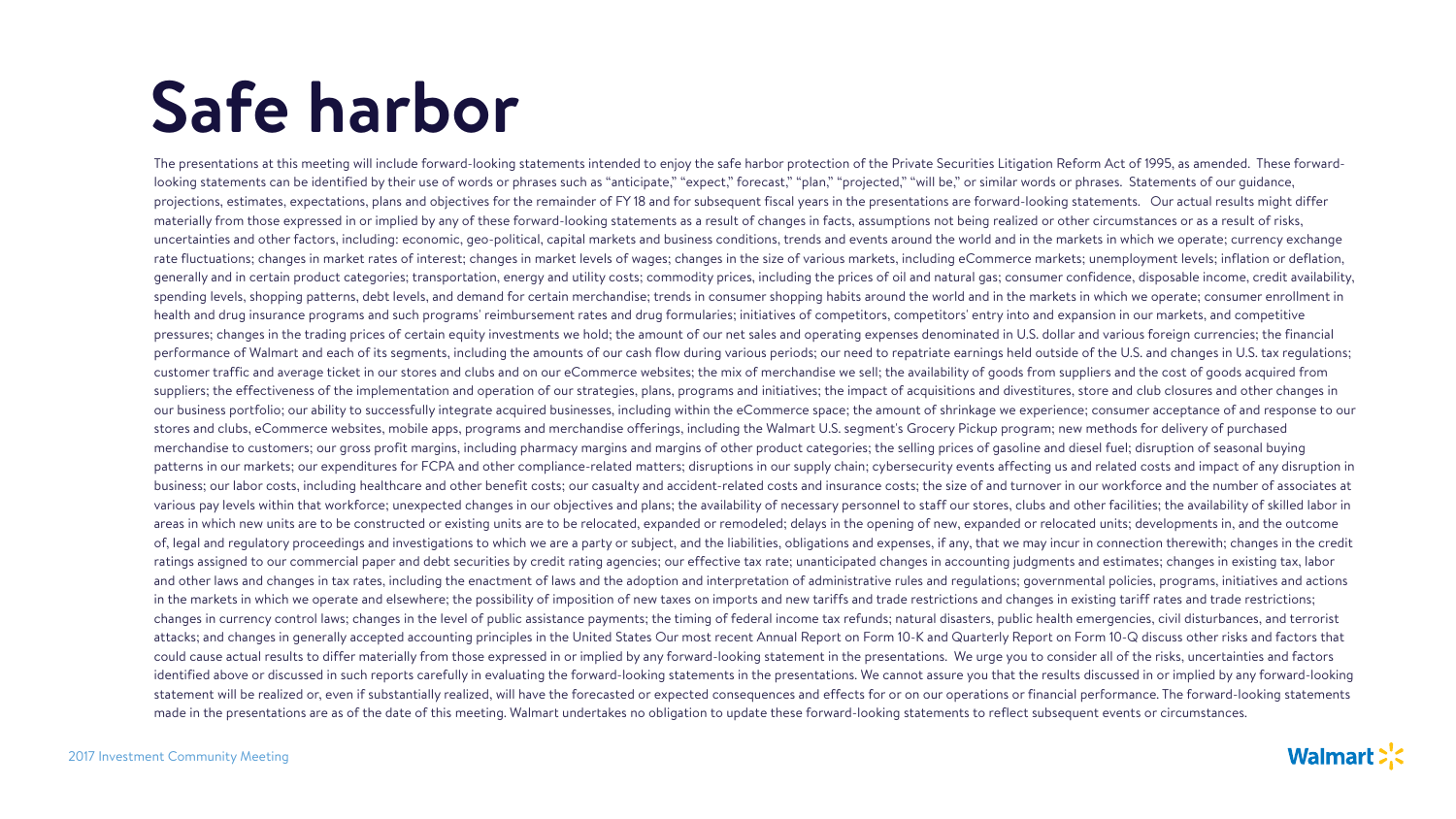# **This morning's press release**

2017 Investment Community Meeting

## **Reconfirmed FY18 adjusted EPS\* outlook of \$4.30 to \$4.40**

## **Expect FY19 EPS to increase approximately 5% compared with FY18 adjusted EPS**

**Walmart:** 



## **Announced new \$20B share repurchase program to replace existing authorization**

\*A reconciliation of adjusted EPS to GAAP EPS can be found on the meeting event page